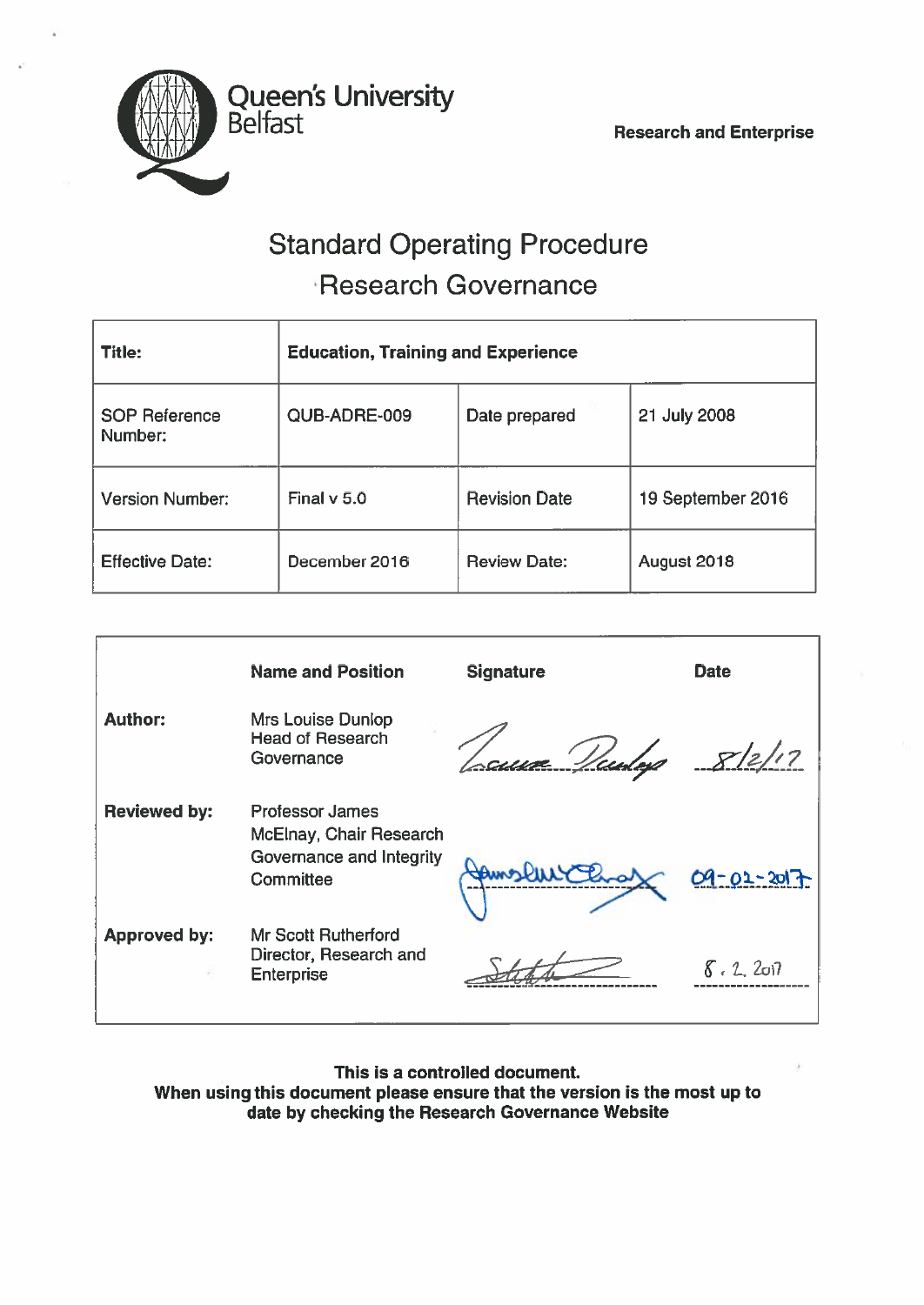# Do Not Copy

 $\tilde{\mathbf{x}}^{\mathcal{S}}_0$ 

×.

# Revision Log

| <b>Previous Version</b> | Date of             | Reason for              | <b>New Version Number</b> |
|-------------------------|---------------------|-------------------------|---------------------------|
| number                  | Review/Modification | Review/Modification     |                           |
| Final $v$ 1.0           | 10/11/09            | <b>Annual Review</b>    | Final $v$ 1.0             |
| Final $v$ 1.0           | 10/11/10            | <b>Annual Review/</b>   | Final v 2.0               |
|                         |                     | <b>Update following</b> |                           |
|                         |                     | <b>MHRA GCP</b>         |                           |
|                         |                     | Inspection              |                           |
| Final v 2.0             | 20/08/2012          | <b>Periodic Review</b>  | Final $v$ 3.0             |
| Final $v$ 3.0           | 21/10/2014          | <b>Periodic Review</b>  | Final $v$ 4.0             |
| Final $v$ 4.0           | 19/09/2016          | <b>Periodic Review</b>  | Final v 5.0               |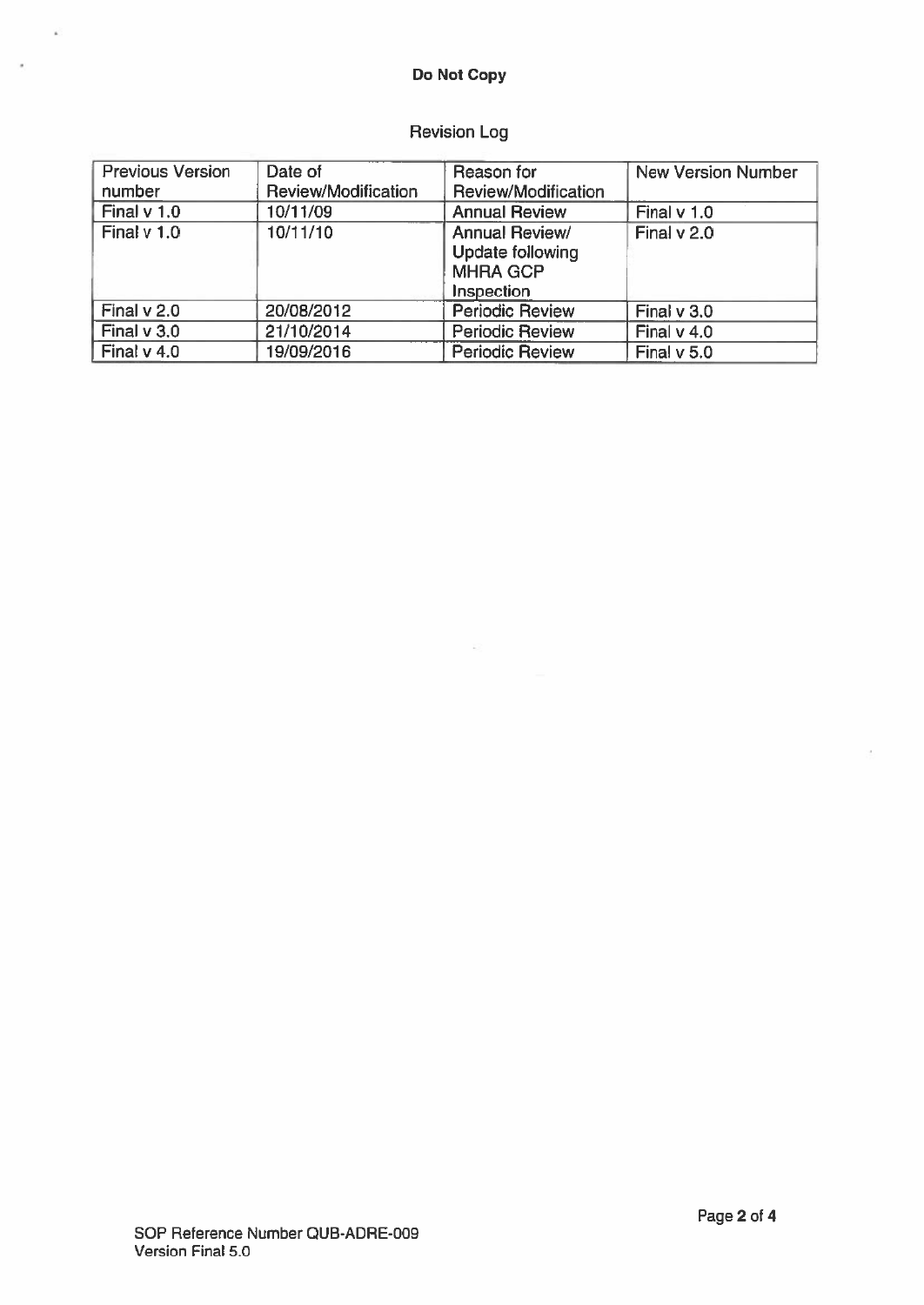# 1. Purpose

This Standard Operating Procedure (SOP) describes the documentation that is required to be kept in respec<sup>t</sup> of researchers' education, training and experience.

# 2. Introduction

The Medicines for Human Use (Clinical Trials) Regulations 2004 and subsequent amendments require Clinical Trials to be conducted according to Good Clinical Practice. GCP provides assurance that the data and reported results are credible and accurate, and that the rights, wellbeing and safety of participants are protected.

GCP states "Each individual involved in conducting <sup>a</sup> trial should be qualified by education, training and experience to perform his or her respective task(s)" (ICH GCP 2.8). The Research Governance Framework for the DHSSPS, published December 2006 reiterates this requirement.

Therefore, in order to demonstrate compliance with this GCP principle, relevant documentation must be maintained.

# 3. Scope

The SOP applies to all personnel involved in the conduct of health related research, in particular, those undertaking Clinical Trials of Investigational Medicinal Products (CTIMPs) or Clinical Investigations of Medical Devices. It applies to all members of University staff; both academic and suppor<sup>t</sup> staff as defined by Statute 1, including honorary staff and students.

#### 4. Responsibilities

# 4.1 Chief Investigator

The Chief Investigator (Cl) is ultimately responsible for ensuring that persons involved in the conduct of clinical research are appropriately qualified to do so.

# 4.2 All staff involved in the research study

It is the responsibility of all staff to maintain their own CV and training record file on an ongoing basis.

# 5. Procedure

# 5.1 Documentation

The following documentation constitutes <sup>a</sup> training file and will be maintained:

• Curriculum Vitae (CV)

A signed and dated CV that provides concise evidence an individual's education, qualification, prior experience and training. This should be reviewed on an annual basis and updated as necessary. A signed copy of the current CV must be kept in the Trial Master File for CTIMPs and Clinical Investigations of Medical Devices.

• Training Records

Copies should be kept by individual members of the research team of any certifications of training undertaken. This should include study and/or role specific